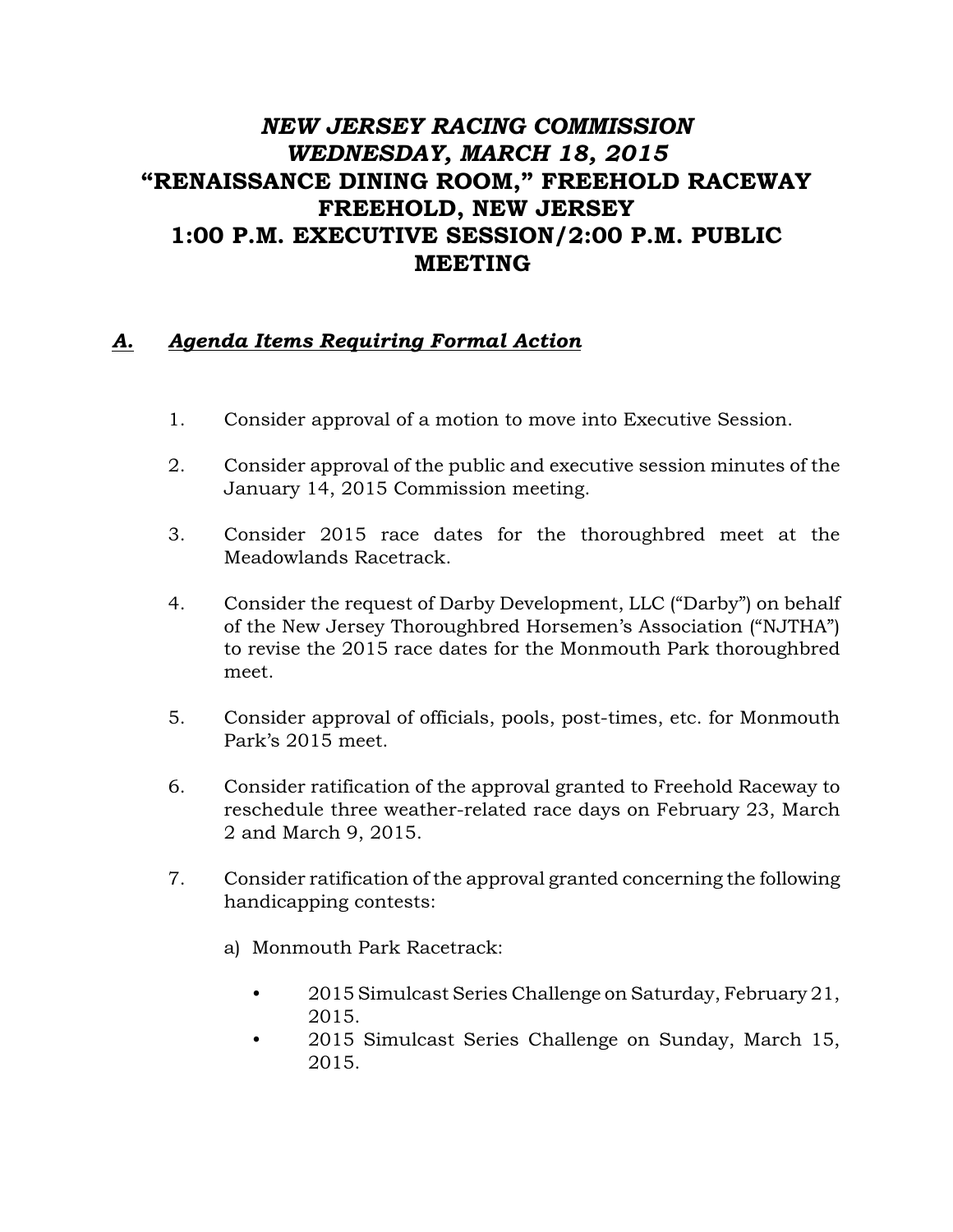- b) New Meadowlands Racetrack:
	- \$400 Harness Handicapping Contest on Saturday, February 21, 2015.
	- \$150 Harness Handicapping Contest on Saturday, March 28, 2015.
- c) Request of Borgata Hotel Casino and Spa ("the Borgata") to conduct four handicapping contests in a four-part series on Saturday, January 31, 2015, Saturday, March 14, 2015, Saturday, July 11, 2015 and Saturday, October 3, 2015.
- 8. Consider the request of the Borgata to pay in excess of 6% but not more than 9% to a sending track for the following races of national interest pursuant to N.J.S.A. 5:12-201b:
	- Wood Memorial Aqueduct (NYRA) on April 4, 2015
	- Kentucky Oaks Churchill Downs on May 1, 2015
	- Kentucky Derby Churchill Downs on May 2, 2015
	- Preakness Stakes Pimlico (MJC) on May 15, 2015
	- Belmont Stakes Belmont (NYRA) on June 6, 2015
	- Travers Stakes Saratoga (NYRA) on August 22, 2015
- 9. Consider approval of an order directing all undistributed purse money accumulated at Atlantic City Race Course to be paid to the NJTHA, as the holder of thoroughbred racing permits, and shall be used for thoroughbred purses.
- 10. Pursuant to N.J.S.A. 5:5-189, consider the request of the NJTHA, as permitholder, and NJTHA, as horsemen's association, to utilize the total amount of the undistributed purse money accumulated at Atlantic City Race Course to fund assessments for the thoroughbred workers' compensation insurance coverage as provided in N.J.S.A. 34:15-134.
- 11. Consider modification of the Commission's 2012, 2013 and 2014 orders, which approved the New Jersey Sports and Exposition Authority's ("NJSEA") petition to appoint Darby Development, LLC ("Darby") as day-to-day manager of the account wagering system to require that the NJSEA shall amend the Account Wagering Management Agreement by and among the NJSEA, Darby and other